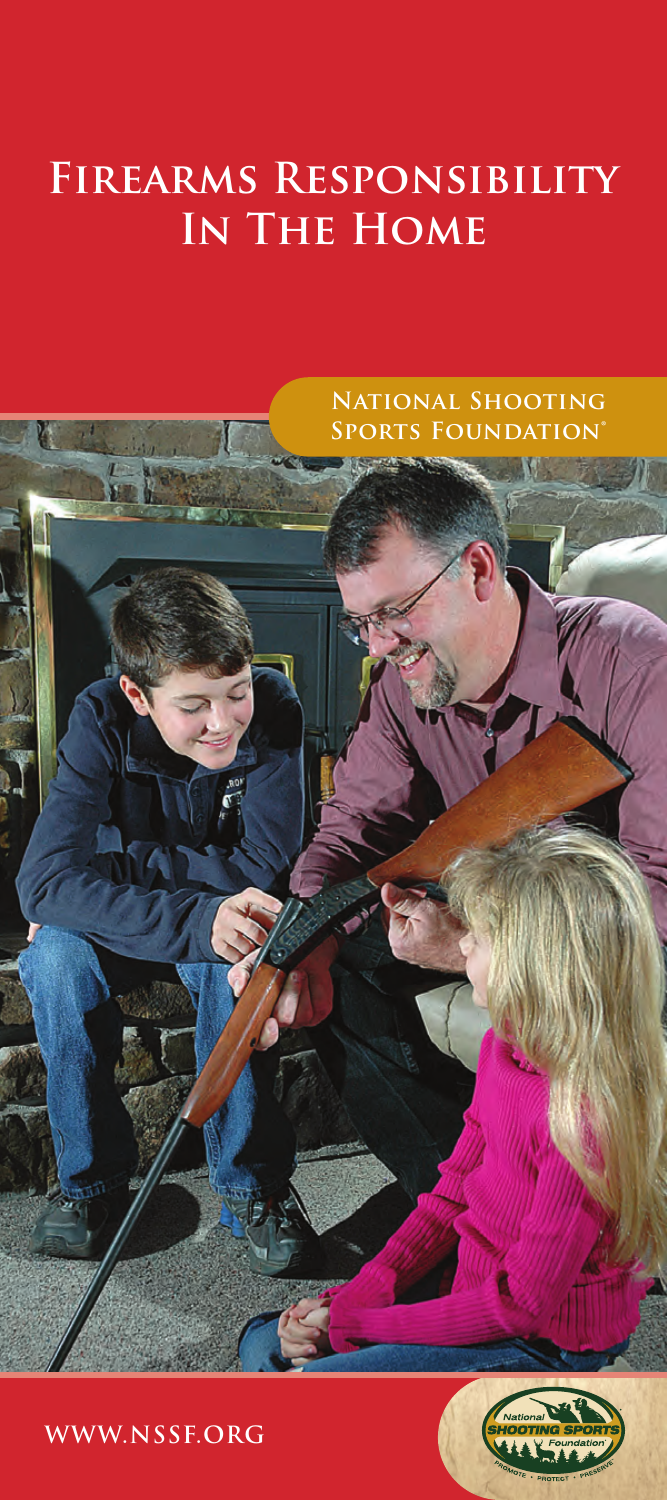## fact:

Accidents involving firearms in the home have decreased significantly over the last 20 years, according to the National Safety Council.

By strictly following the common-sense rules listed in this brochure, parents and children can prevent firearms accidents in the home and ensure that this downward trend continues. All you have to do is act responsibly and insist that other members of your family do the same.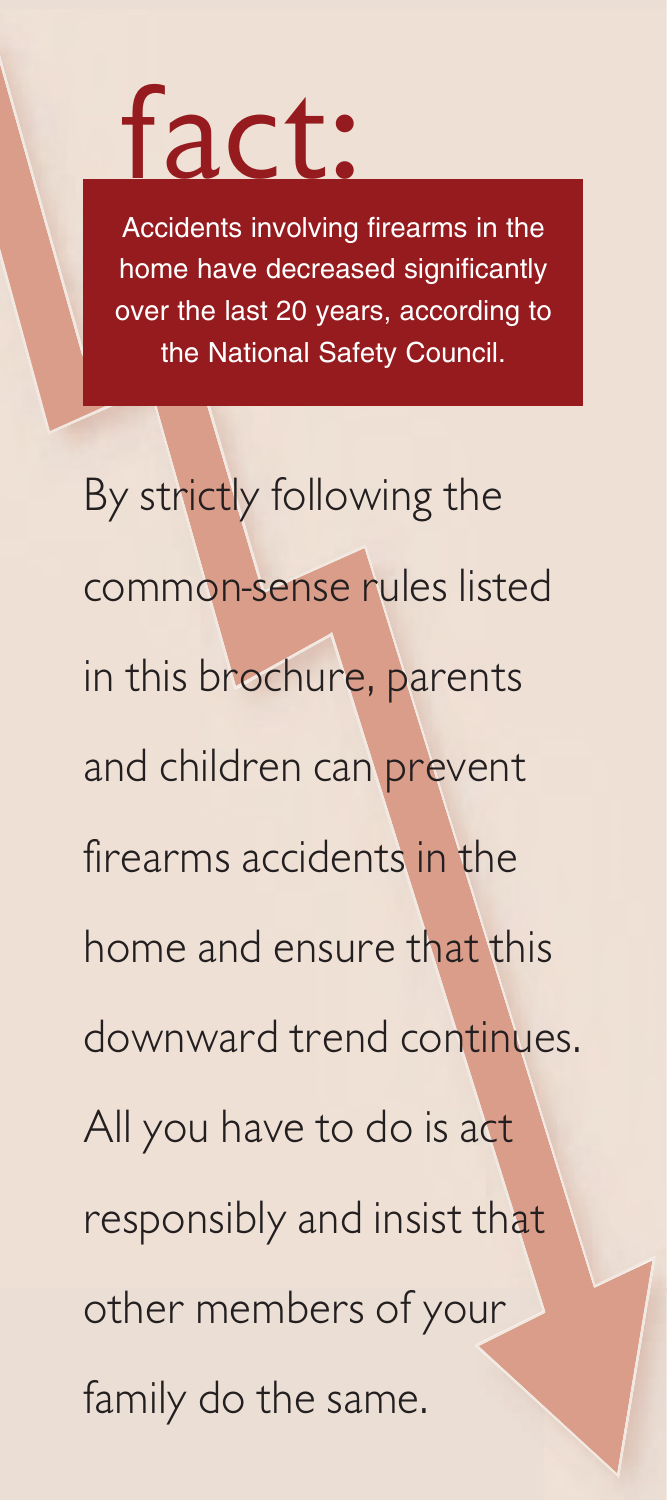## Firearms Responsibility

s a firearms owner, you are<br>responsible for knowing ho<br>firearm (c) and knowing accuracy responsible for knowing how **to properly handle your** firearm(s) and how to secure your firearm(s) in a safe manner in your home. This brochure underscores the responsibilities each and every one of us must accept when we bring firearms into our homes.

*If for any reason you feel uncomfortable with or are unable to accept these responsibilities, we strongly urge you not to own a firearm.*

# in the Home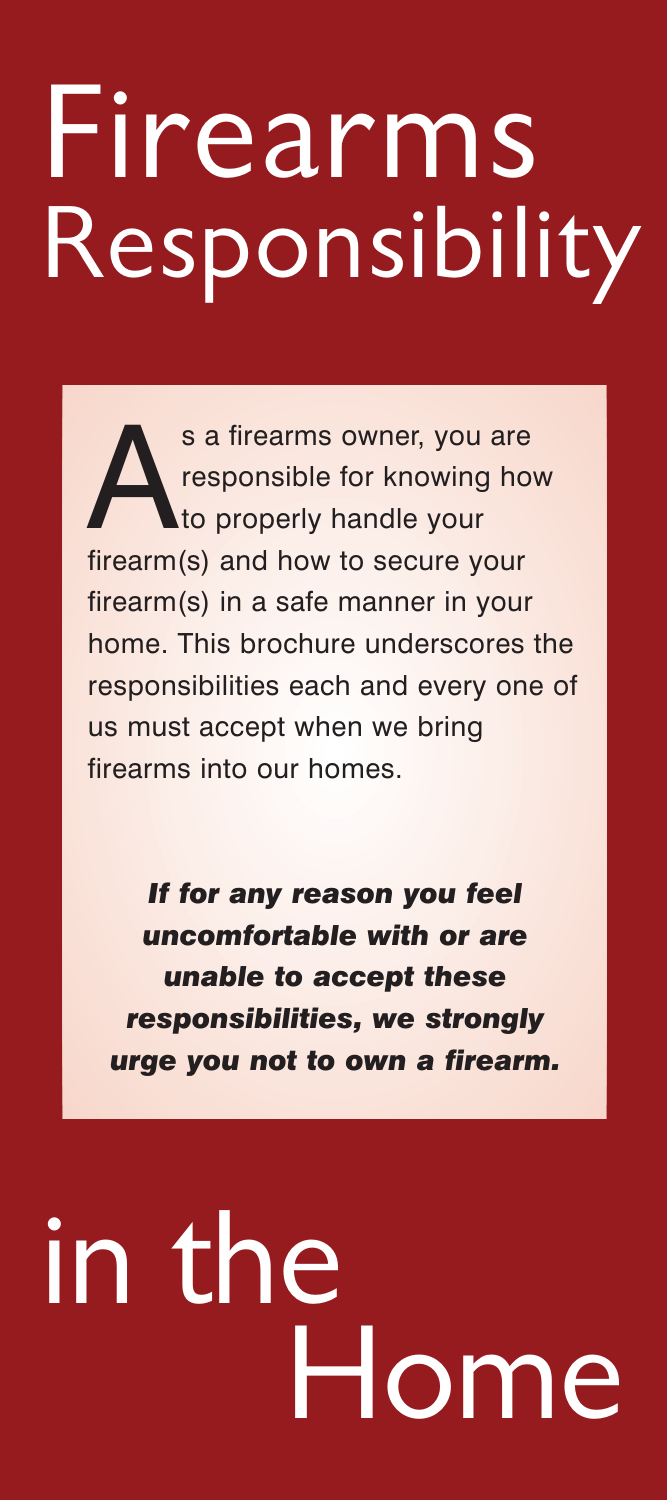# Rules for Safe storage <sup>of</sup> sporting firearms

### ALWAYS

unload sporting firearms carefully and completely before taking them into the home, remembering to



keep the muzzle pointed in a safe direction. Never load a sporting firearm in the home.

**ALWAYS** make absolutely sure that firearms in your home are securely stored out of the reach of children. Unloaded firearms can be secured with a firearm locking device to make them inoperable. Unloaded firearms also can be stored in a locked cabinet, safe, firearm vault or storage case.

ALWAYS store ammunition in a locked location separate from firearms and out of the reach of children.

ALWAYS clean and place firearms in their proper storage location immediately after returning from a hunting trip or a day at the range.

**ALWAYS** re-check firearms carefully and completely to be sure that they are still unloaded when you remove them from storage. Accidents have occurred when a family member has borrowed or loaned a firearm and returned it to storage while it was still loaded.

## REMEMBER:

You are responsible for making certain the firearms in your home are not casually accessible to anyone *especially curious young people.*

**FIREARMS ACCIDENTS IN THE HOME can be prevented simply by making sure that firearms are kept unloaded and safely stored, with ammunition secured in a separate location.**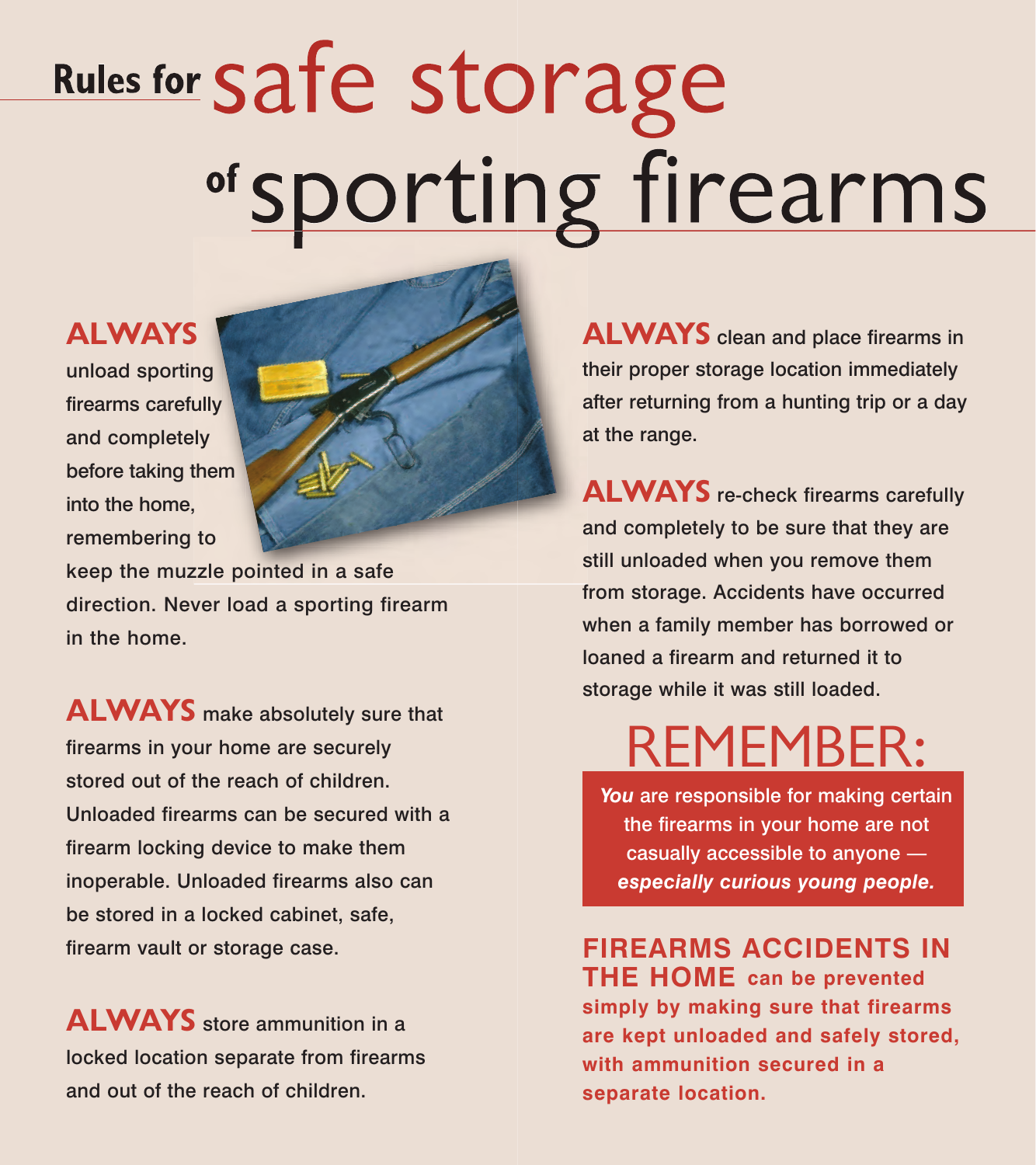# safe & secure storage options

Ore than 40 million Americans<br>
enjoy using rifles, shotguns are<br>
handguns for hunting and targets enjoy using rifles, shotguns and handguns for hunting and target shooting. When these firearms are not being used, they must be safely and securely stored. This is where firearms responsibility in the home begins — and ends.

**Options to help you safely store your firearm include using a:** 

**FIREARM LOCK** (trigger or cable)









## IMPORTANT:

A firearm locking device is intended only to deter access to a firearm by unauthorized persons, particularly children. A firearm locking device is not intended to withstand forced entry by someone determined to defeat the lock by using tools or other aggressive means. A firearm locking device should be considered as only one element of a safe storage program for firearms.

*Check municipal, county, state and federal law for any requirements about safe storage of firearms and ammunition, as well as requirements about having loaded firearms and the discharge of firearms in your community.*

**ALWAYS make absolutely sure that firearms in your home are securely stored and inaccessible to children.**

### **FIREARM SAFE**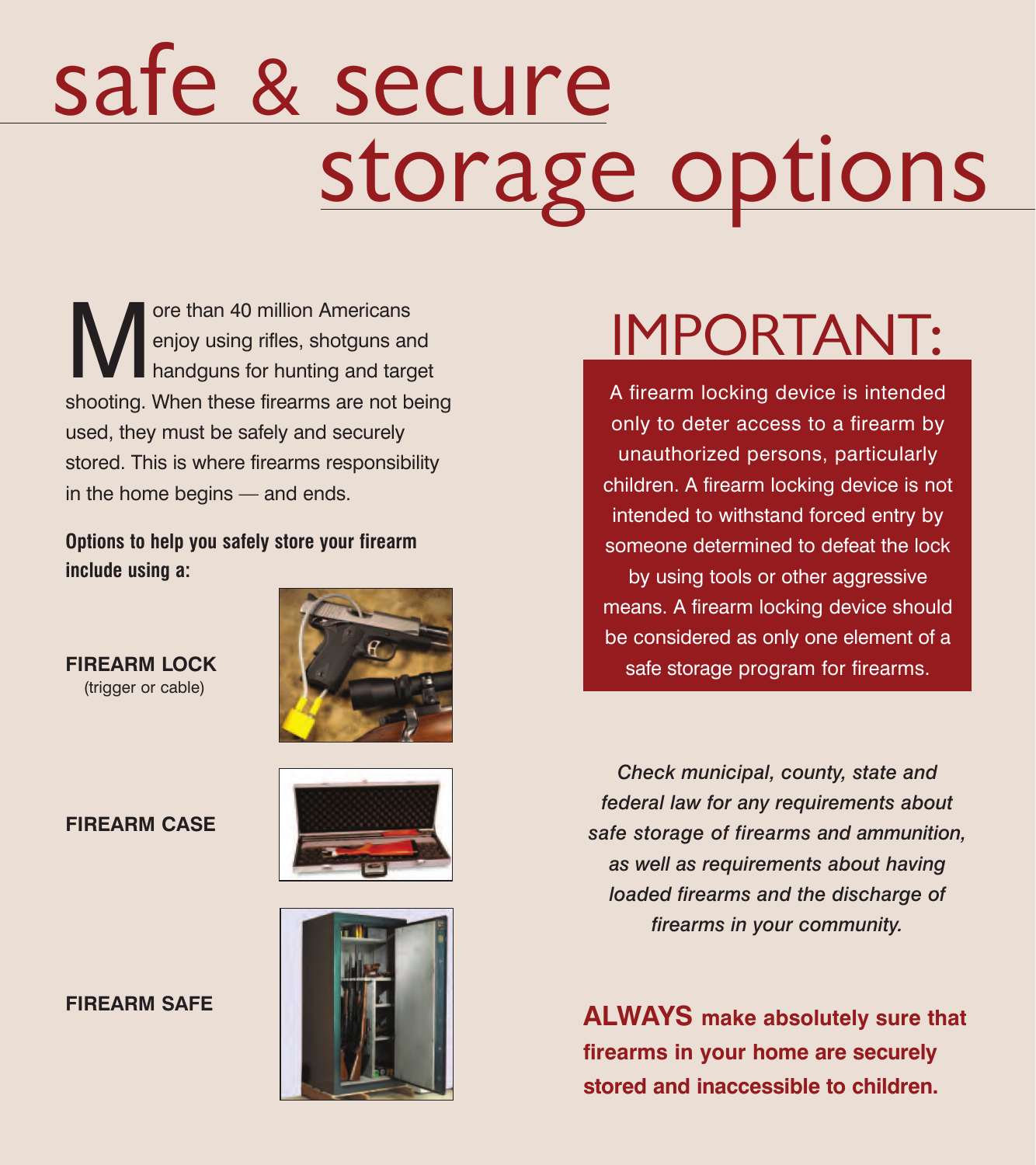# Fire arms kept for **home security**

SELF-PROTECTION IS A SERIOUS, PERSONAL MATTER.

The decision to maintain a firearm in<br>the home for self-protection is a<br>serious, personal matter. Any added<br>safety benefit gained from owning a firearm he decision to maintain a firearm in the home for self-protection is a serious, personal matter. Any added depends in large measure on the owner's having appropriate training and clear understanding of safe handling and storage rules. Factors such as individual temperament, reaction to emergency situations, specific family circumstances and support for your having a firearm in the home from other adults in the household must be considered.

If you feel the need for quick access to a loaded firearm in your home, you must take special safety measures. Keeping a firearm to defend your family makes no sense if that same firearm puts family members or visitors to your home at risk.

In keeping a firearm for home security, your objective should be to have the firearm readily available to you, yet not accessible to others. Special lockable cases that can be quickly opened by authorized individuals are options to consider.



You must exercise full control and supervision over a loaded firearm at all times. This means the firearm must be unloaded and placed in secure storage whenever you leave your home. Secure ammunition separately.

Fatal home firearms accidents can occur when children discover firearms that adults thought were safely hidden or out of reach.

## RESPONSIBLE:

Your most important responsibility is ensuring that children cannot encounter loaded firearms. The precautions you take must be effective. Anything less invites tragedy and is a serious violation of your responsibility as a firearm owner.

> YOUR HOME WILL BE AS SAFE AS YOU **CHOOSE TO MAKE IT.**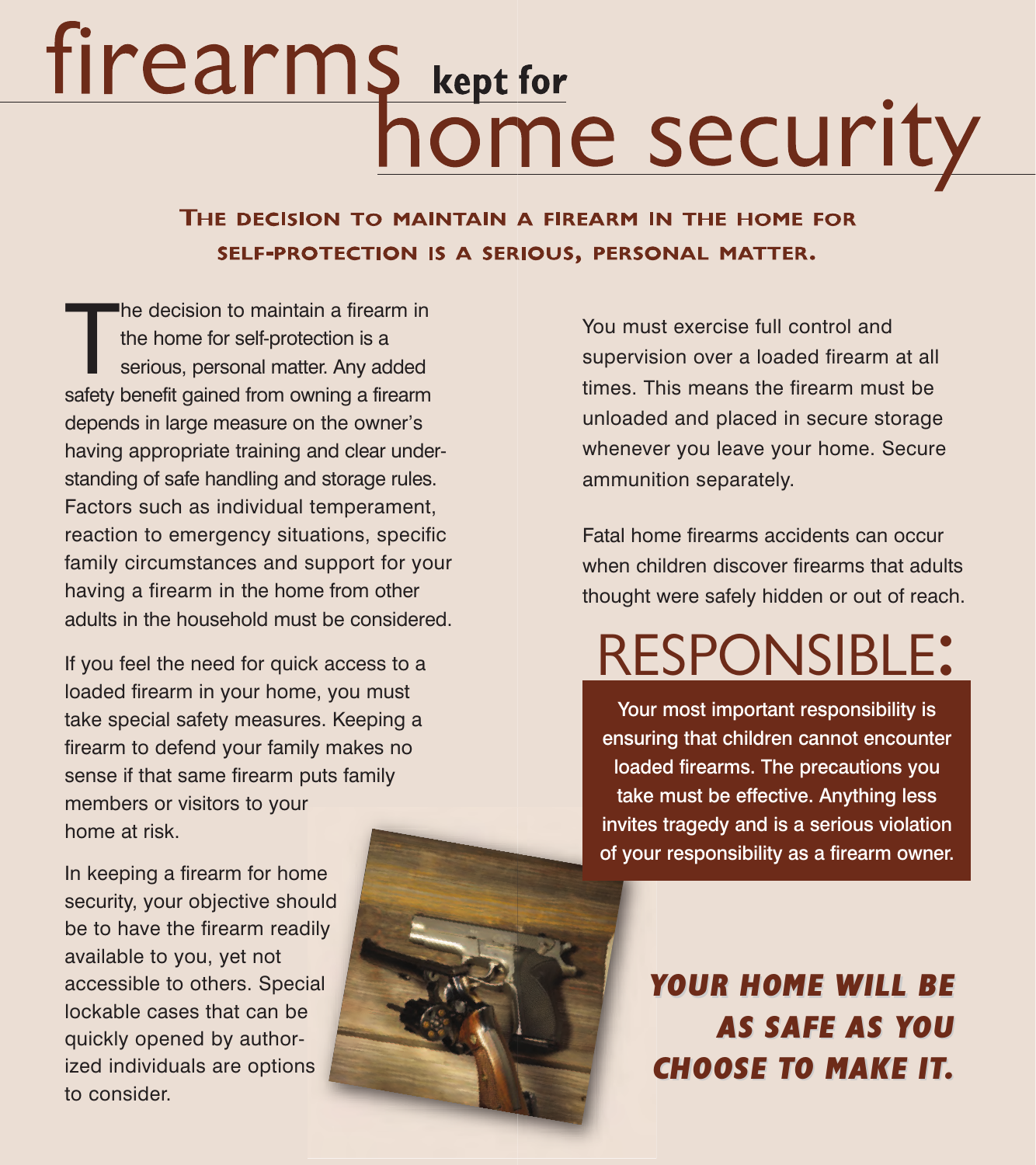# safe home checklist



**Firearms kept for security reasons are fully controlled at all times.**



**Firearms are securely stored in a location inaccessible to children and other unauthorized persons.**



**✓**

**✓**

**Sporting firearms are unloaded before they are brought into the home and never loaded while in the home.**

**Sporting firearms are immediately cleaned and placed in secure storage when they are returned from hunting or target shooting.**

**When firearms are removed from storage, they are always carefully checked to confirm that they are unloaded.**



**Ammunition is stored under lock and key, separately from firearms.**



**The owner's manual that came with the firearm must be read and understood.**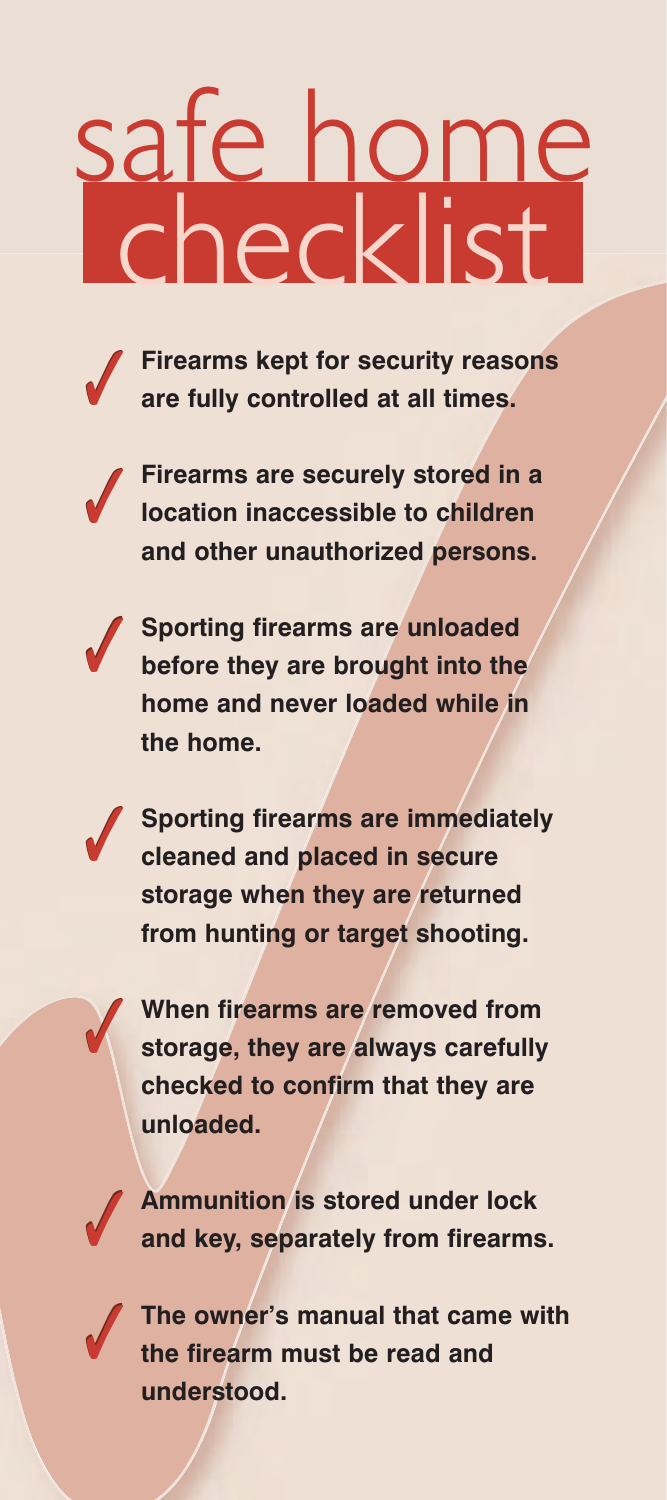## safety tips

### General Firearm Handling

- **Treat every firearm as if it were loaded.**
- **Keep the muzzle pointed in a safe direction.**
- **Keep your fingers off the trigger. Don't rely on your firearm's "safety"device.**
- **Keep the firearm unloaded when not in use.**

**All members of the household must understand and follow the requirements of** *Firearms Responsibility In The Home***.**

### **NOTE TO PARENTS:**

Read with your children and have them sign the attached special **Kids Message and Contract.**

For more information about firearms ownership and storage visit: **www.projectchildsafe.org**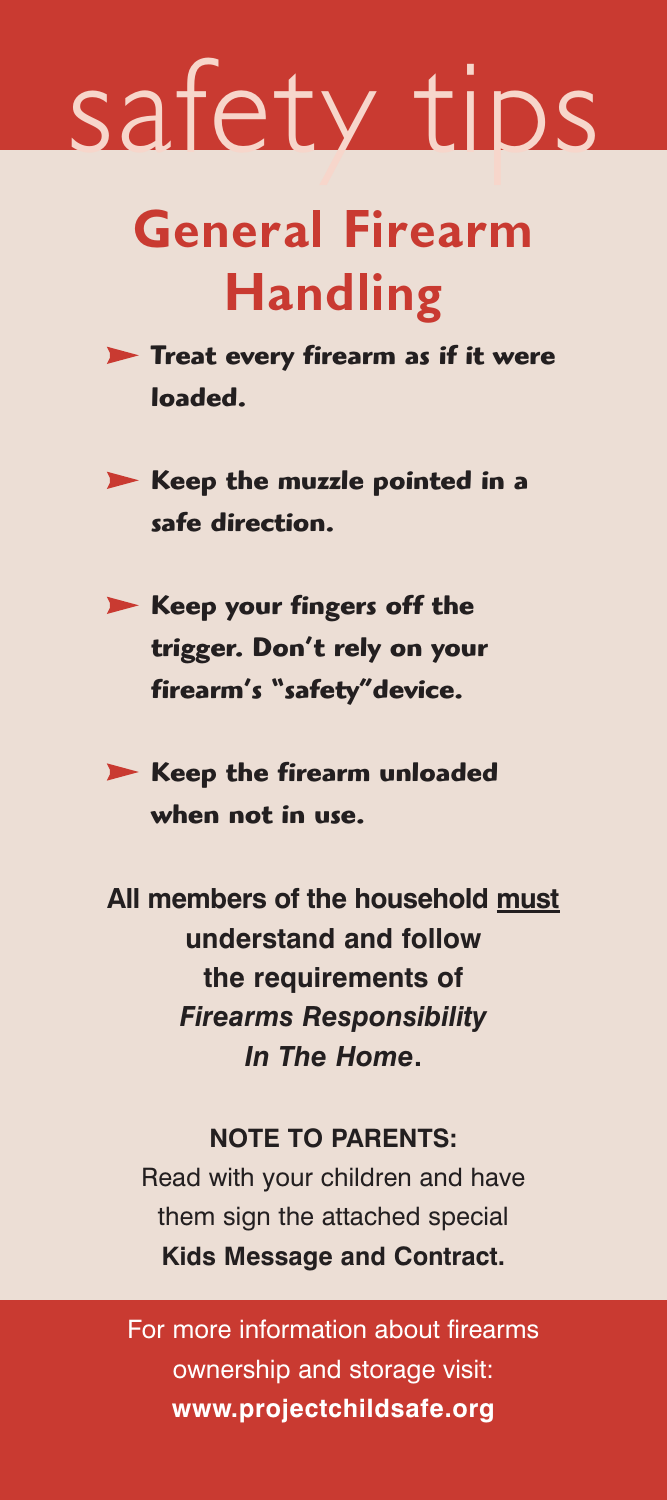## A message **to kids** about Firearms Responsibility

Not long ago, in another town, some kids found a firearm. Maybe they were looking for it because of something they saw on television. Maybe one of them dared the other to find it. Maybe they just found a firearm that was left out by mistake. It doesn't matter why they found it. What matters is the firearm was loaded, and they played with it. Now they are very sorry they did. Don't let this happen to you. Always follow these safety rules:

- **1.** Don't go looking for firearms, in your house or a friend's house. Don't let other kids look for firearms in your house.
- **2.** If you find a firearm in your house or anywhere else — leave it alone. Don't touch it! Don't let anyone else touch it! Tell an adult.
- **3.** Even if a firearm looks like a toy don't touch it! Some real firearms look like toys. Don't take a chance. Tell an adult.

*Remember... if you find a firearm, don't pick it up. Just leave it alone. And tell an adult right away.*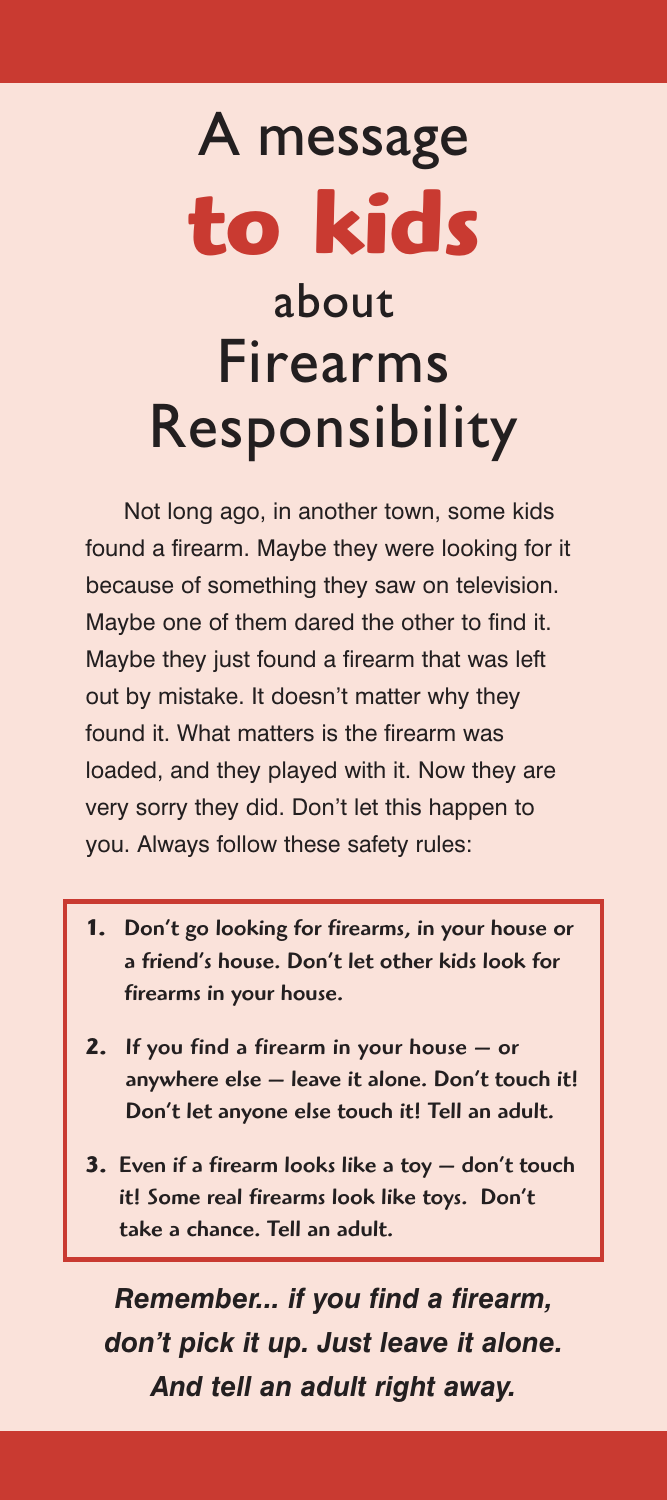There is one important step you can take right now to prove you are responsible about firearms. Sign this Firearms Responsibility Contract and give it to your mother or father. References in a series de la Constantine de la Constantine de la Constantine de la Constantine de la Constantine de la Constantine de la Constantine de la Constantine de la Constantine de la Constantine de la Constantine d

### Firearms Responsibility Contract

To Mom and Dad:

**I Hereby Promise:**

- **✓** *I will not handle firearms without permission.*
- **✓** *I will never play with firearms.*
- **✓** *If I find a firearm, I will not touch it; I will tell an adult immediately.*
- **✓** *I will obey the rules of safe firearms handling.*

| <b>Signed</b> |  |  |
|---------------|--|--|
| <b>Date</b>   |  |  |